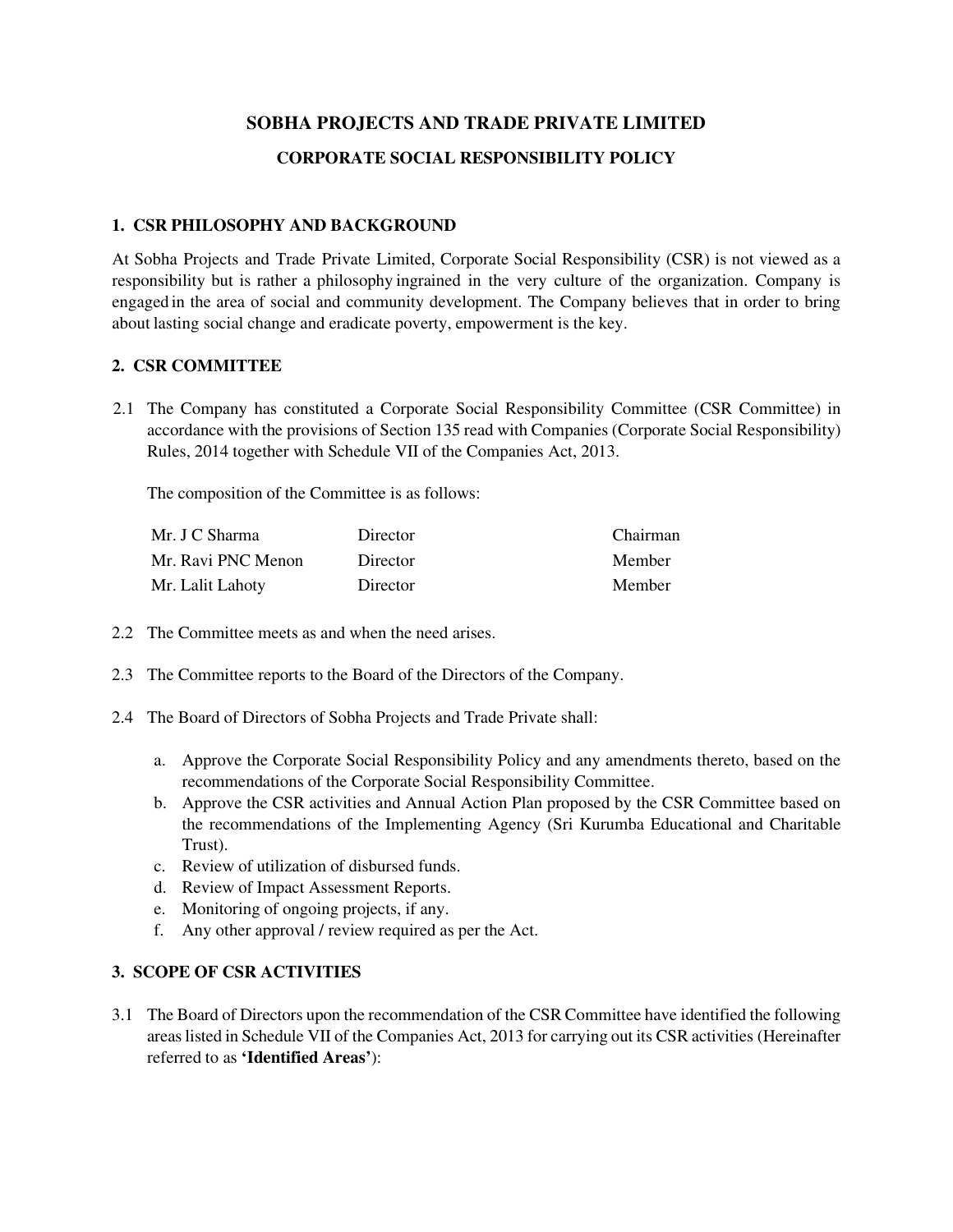- Eradicating hunger, poverty and malnutrition, promoting health care including preventive health care and making available safe drinking water;
- Promoting education, including special education and employment enhancing vocation skills especially among children, women, elderly and the differently abled and livelihood enhancement projects;
- \* Promoting gender equality, empowering women, setting up homes and hostels for women and orphans; setting up old age homes, day care centres and such other facilities for senior citizens and measures for reducing inequalities faced by socially and economically backward groups;
- Ensuring environmental sustainability, ecological balance, protection of flora and fauna, animal welfare, agroforestry, conservation of natural resources and maintaining quality of soil, air and water;
- Protection of national heritage, art and culture including restoration of buildings and sites of historical importance and works of art; setting up public libraries; promotion and development of traditional art and handicrafts;
- Measures for the benefit of armed forces veterans, war widows and their dependents;
- Training to promote rural sports, nationally recognised sports, paralympic sports and olympic sports;
- Contribution to the prime minister's national relief fund or any other fund set up by the central govt. for socio economic development and relief and welfare of the schedule caste, tribes, other backward classes, minorities and women;
- Contribution or funds provided to technology incubators located within academic institutions which are approved of the Central Government;
- ❖ Rural development projects.
- ❖ Slum area development.
- Such other areas as may be included in Schedule VII of the Companies Act, 2013 from time to time.
- 3.2 The Projects / Programmes may be undertaken by the Implementation Agency or the Company directly provided that such projects / programmes are in line with the activities enumerated in Schedule VII of the Companies Act, 2013.

#### **4. COVERAGE OF CSR ACTIVITIES**

The Company may carry out its CSR activities at such locations in India as it may deem necessary.

#### **5. IMPLEMENTATION AGENCY**

5.1 The CSR activities of the Company may be undertaken directly by the Company or through such agency(ies) as the Company may deem fit, provided that such agency(ies) meets the eligibility criteria laid down under the applicable laws.